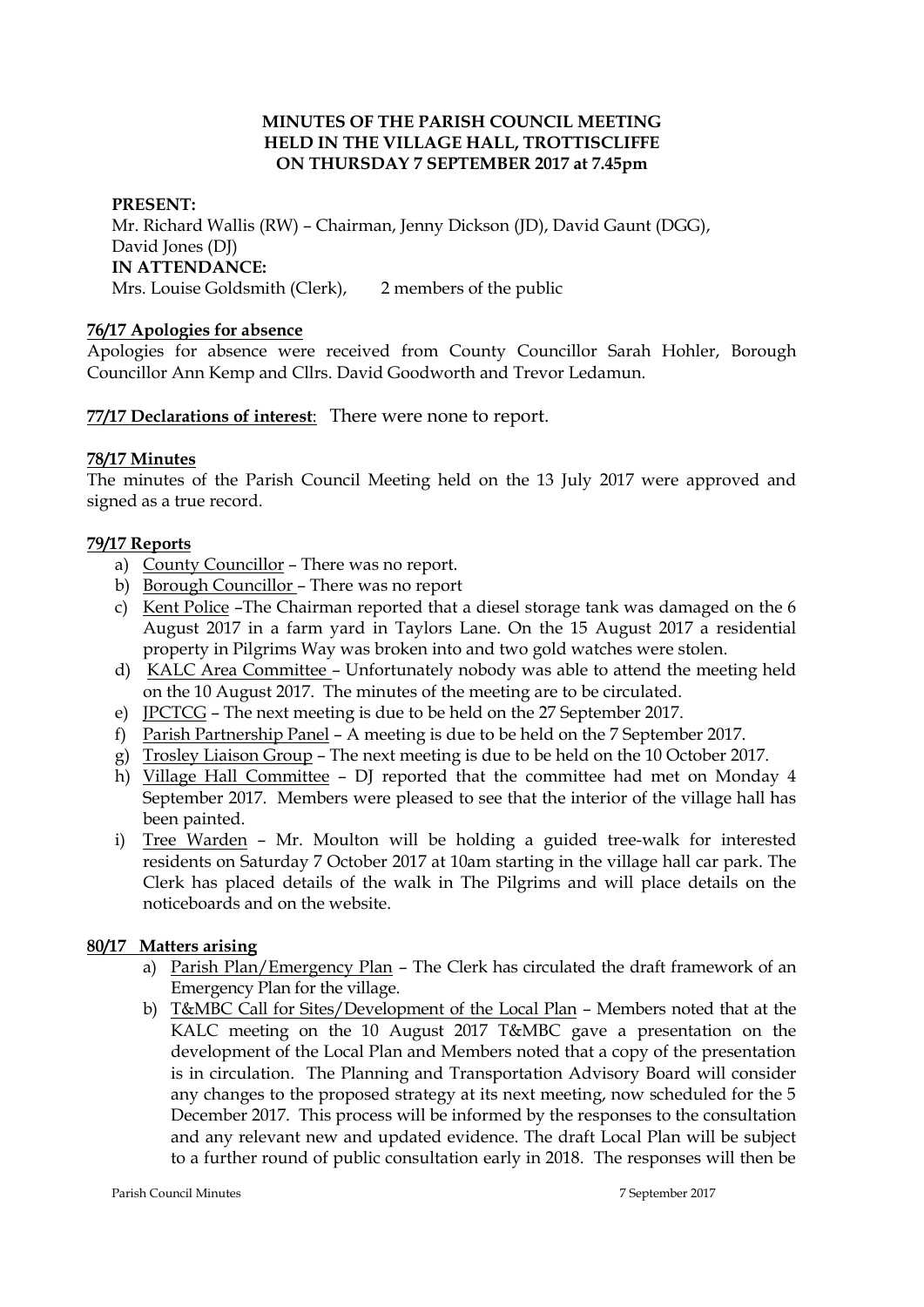submitted along with the draft Local Plan to the Secretary of State who will appoint an independent Inspector to review the documents. The Inspector may decide to hold a Hearing into the main issues, which T&MBC anticipate taking place during 2018.

- c) Smart Motorway Junction 3-5 In March 2018 Highways England will start work on the M20 between Junctions 3 and 5 to create a Smart Motorway by opening up the hard shoulder along this section of the motorway to help improve traffic flow. Smart Motorways are part of the Government's investment in motorways and major A-roads. The Smart Motorway is being designed to regulate traffic flow by using variable speed limits, new signals and signing. The work will involve the use of technology and the conversion of the hard shoulder into a permanent live lane, known as an All-Lane Running smart motorway'. The programme is scheduled to start in March 2018 and will be completed by January 2020. The M20 will be closed at various times during the construction. During these times, traffic will need to follow the signposted diversion routes. Specific details will be made publicly available before construction starts. Members noted that a leaflet has been delivered to all of the village asking residents for feedback about the proposals and giving the dates for the Public Information Exhibitions. Members also noted that representatives from Highways England are happy to attend the next Parish Council meeting to address any specific issues and concerns. The Clerk was asked to advise Highways England that Members would like more information on how the air quality is to be monitored and what measures will be taken to mitigate the likely increase in noise.
- d) Vacancy on the Parish Council The Clerk has advised T&MBC of the resignation of John Wickham and has placed the Notice of a Vacancy on the noticeboards as requested. If no election is called within the statutory period the Parish Council are able to co-opt someone. The Clerk will then place an advert in The Pilgrims and on the website to see if anyone would be interested in being co-opted on to the Parish Council.

#### **81/17 Finance & Policies**

Statement of payments to be made and income received

| Balances as at 7 September 2017 |  |  |  |  |  |  |
|---------------------------------|--|--|--|--|--|--|
|---------------------------------|--|--|--|--|--|--|

| <b>National Savings Account:</b> | £1,684.70  |
|----------------------------------|------------|
| Nat West TPC TCC Account:        | £22,889.67 |
| Nat West TPC Reserve Account:    | £18,332.95 |
| Nat West TPC Current Account     | £ 243.76   |
| Receipts: There were none.       |            |

Cheques for signature TPC Current Account:

| <b>Supplier</b>            | Description                                                         | <u>Cheque</u> | Amount  |
|----------------------------|---------------------------------------------------------------------|---------------|---------|
|                            |                                                                     | Number        |         |
| Mrs L S Goldsmith          | (Salary 4 weeks)                                                    |               |         |
|                            | $(10/08/17 - 07/09/17)$                                             | 000129        | £160.74 |
| <b>HMRC</b>                | (Clerks Tax)                                                        | 000130        | £106.80 |
| Mrs L S Goldsmith          | <b>Clerks Expenses</b>                                              | 000131        | £ 74.84 |
| Four Seasons Gardens Ltd   | (Grass cutting July & August)000133                                 |               | £882.00 |
| South East Water           | (Allotment water)                                                   | 000134        | £ 58.75 |
| Trottiscliffe Village Hall | (Hall hire)                                                         | 000135        | £ 70.00 |
|                            | Transfer from TPC Reserve Account to TPC Current Account: £1,350.00 |               |         |

Parish Council Minutes 7 September 2017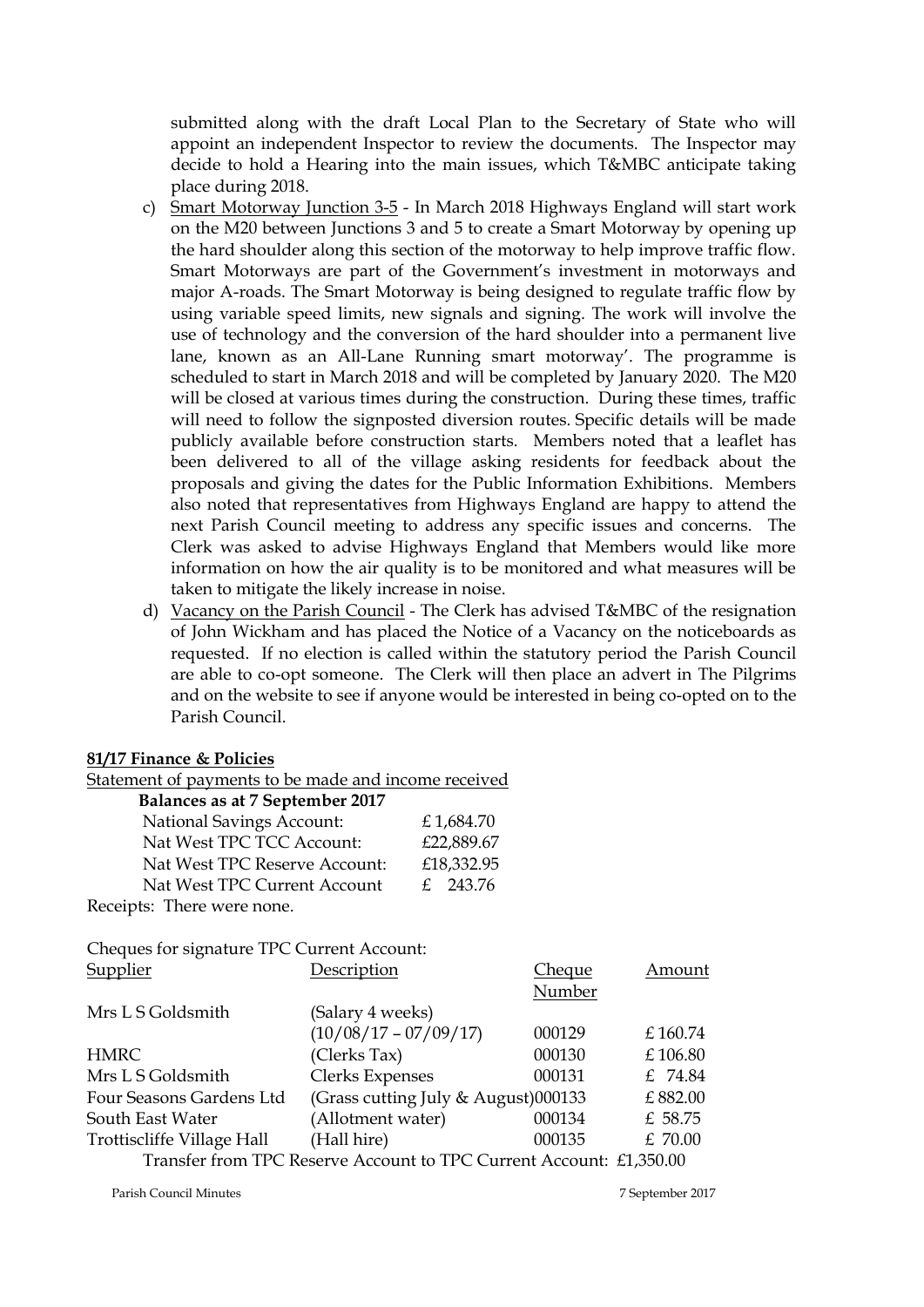| Cheques for signature TPC TCC Account: |                  |        |         |
|----------------------------------------|------------------|--------|---------|
| <b>Supplier</b>                        | Description      | Cheque | Amount  |
|                                        |                  | Number |         |
| <b>EDF Customers PLC</b>               | Electricity Bill | 000007 | f220.14 |

a) Cheques for signature: The Chairman proposed that the cheques listed above be signed. Agreed

## **82/17 Members of public**:

Two members of public spoke in favour of planning proposal TM/17/01899/FL.

## **83/17 Planning**

a) Applications

1] TM/17/01899/FL – The Lillies, Taylors Lane, Trottiscliffe, ME19 5ES

Demolition of existing dwelling. New residential development for two new dwellings.

*Resolved: Object. Members consider that the proposal represents an overdevelopment of the site. Members are concerned about the effect of the bulk of two dwellings on the street scene in this section of the lane where neighbouring properties enjoy large plots. Members are also concerned about the proximity of plot 2 to the neighbouring property and the effect this will have on the occupant's light and view. Members would encourage a site visit to consider the sight lines of the access and to assess the likelihood of flooding on the site during periods of heavy rainfall. Carried 3 in favour 1 abstained.* 2] TM/17/02551/FL – Mayfield, Pinesfield Lane, Trottiscliffe, ME19 5EL

Proposed replacement dwelling and garage. *Resolved: No objections. Observation: The number of bedrooms listed as existing and proposed on the application form seem to have been inputted the wrong way round.*

3] TM/17/02198/TNCA – Cheildon, Taylors Lane, Trottiscliffe, ME19 5DR

G1 – 3 x Silver Birch to reduce canopy by 35%, G2 – Conifer screen to reduce by approximately 1/3, including 2 x Holly trees in front of Conifers to be reduced by a 1/3 in height. T1 – Conifer to be reduced in height and trimmed back to tidy. *Resolved: No objection* 4] TM/17/02345/TPOC – 3 Central Lodge, Gravesend Road, Wrotham,

T1 – Hornbeam tree – to fell and remove. Clients are happy to replace with another Hornbeam or other species at a further distance from the house. *Resolved: No comment*

b) Decisions from T&MBC:

1] TM/17/01672/TNCA – Conservation Area Trottiscliffe Land at the rear of the School Oak tree – reduce back some overhanging. *Application withdrawn*

2] TM/14/03931/LB – Whitakers, Church Lane, Trottiscliffe, ME19 5EE

Listed Building Application: Replacement timber windows and conversion of roof space with new rooflight to main building and replacement windows to annex building. *Application withdrawn*

## c) Other planning matters

1] Whitaker Cottage – unauthorised use as separate dwelling. Enforcement are carrying out further investigations with respect to planning permissions for the site. The Clerk was asked to report that the tenants are now accessing footpath MR187 through a gate and steps from the garden and that there seems to be a new tenant in the dwelling. The Clerk will ask Borough Councillor Ann Kemp to provide an update on the progress of Enforcement's investigations.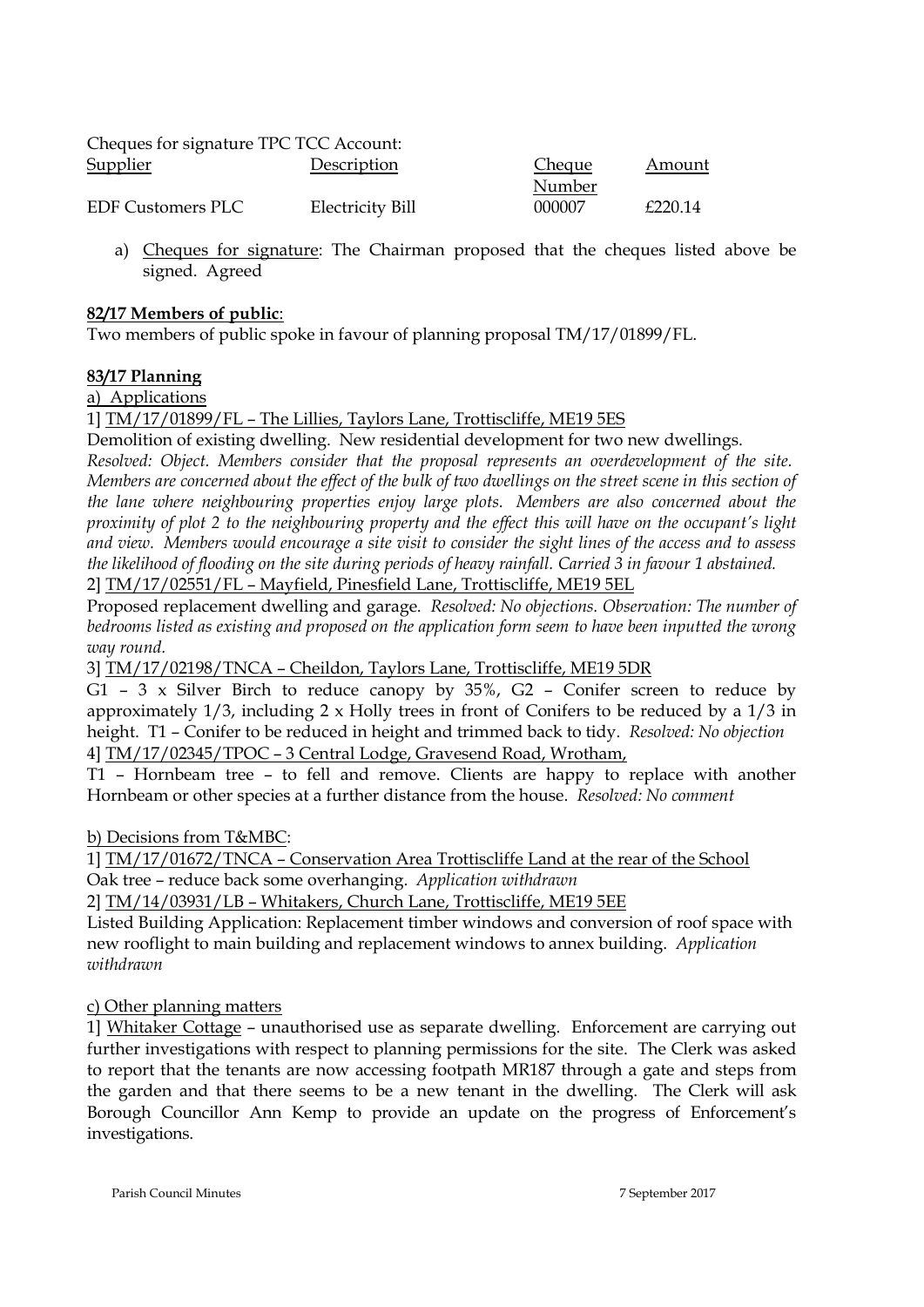2] TM/16/01753/FL – The Nursery, Taylors Lane, Trottiscliffe – The Clerk will let Members know when Area 2 Committee will be considering this application again.

3] 17/00102/USEH - The Nursery Taylors Lane, Trottiscliffe, regarding alleged unauthorised residential use. Enforcement are carrying out an investigation to determine if a breach of planning control has occurred.

4] Community Asset Register – Members noted that the Clerk has submitted an application for both The Plough Inn and The George Public House to be registered as Community Assets. The Clerk is hoping to receive a decision from T&MBC soon.

5] Trosley Farm – The Clerk has reported to enforcement the flood lighting around the manege at Trosley Farm and that the alarm is regularly going off but has not received an update from Enforcement. The Clerk will ask Borough Councillor Ann Kemp to provide an update on the progress of Enforcement's investigations.

# 84/17 Highways, Footways and Footpaths

1] Reported Faults

i) Licence to have a Christmas Tree opposite The George – the Clerk has now obtained a licence from KCC to run an electric cable over the road between the village green and The George Inn so that the Christmas Tree can be illuminated again this year.

ii) BT Box in Taylors Lane - The Clerk is still waiting for a response from BT about when they will remove the BT Box in Taylors Lane.

iii) Potholes on Church Lane - The Clerk to report potholes near to the school

iv) Street sign Taylors Lane/The Pilgrims – still missing. The Clerk to report again

v) Overgrown hedges - The Clerk was also asked to report to KCC that hedges belonging to both The George Inn and Gore Cottage also need cutting back.

# 85/17 Open Spaces, Recreation Ground and Allotments

1] Recreation Ground and playground – The Clerk met with Four Seasons and former Councillor John Wickham to discuss the RoSPA report on the play area and to address some of the issues that require. The Clerk will follow up on these items. It was noted that debris left by a contractor cutting back trees and hedges on the recreation ground for Trottiscliffe Primary School has finally been cleared and that the Headteacher has apologised for any inconvenience caused. It was noted that the new Headteacher is keen to work with the Parish Council so JD offered to visit and introduce herself. A request to run a bootcamp on the recreation ground was refused. The Clerk was asked to find out if there are any restrictions on dogs being allowed on the recreation ground given that these facilities are regularly used by the school.

2] Allotments – The Clerk had received a request for Dartmoor Ponies to be allowed to graze and reside on the field behind the allotments. Members resolved to not give this permission on the basis that the Parish Council has a duty to protect the allotments. DJ plans to meet with a local tree surgeon who is happy to assist with attending to a few trees on the border of the allotments which are causing concern and need removing.

# 86/17] Correspondence

# a) For Information

1] Area 2 Planning Committee – 27 September 2017

2] Joint Transportation Board – 25 September 2017

- 3] Parish Partnership Panel 7 September 2017
- 4] Standards Committee 16 October 2017

5] KALC Area Committee Meeting – 12 October 2017 (JD to attend)